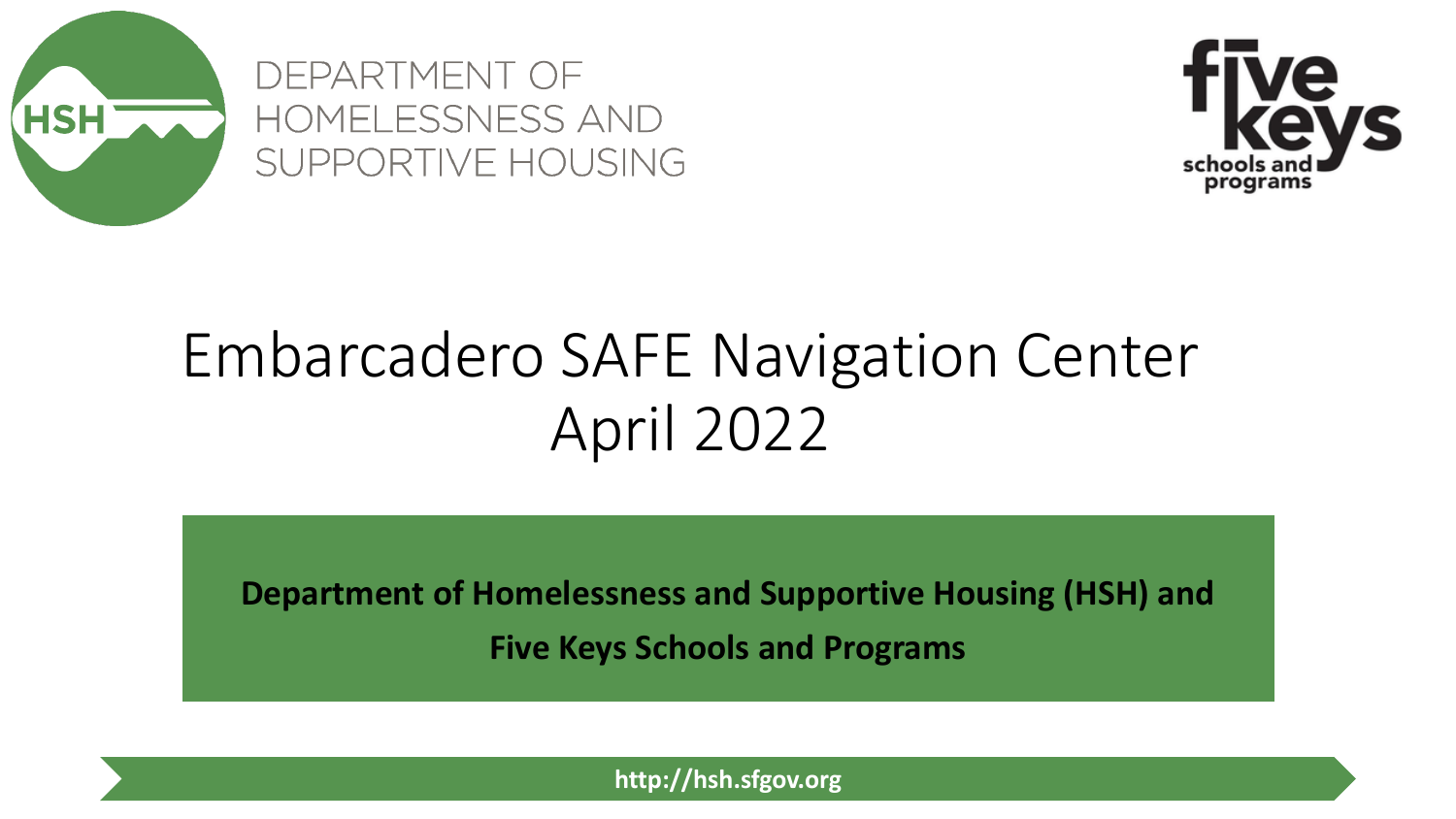#### **March 2022: Embarcadero SAFE Navigation Center** HSH<sub>2</sub>

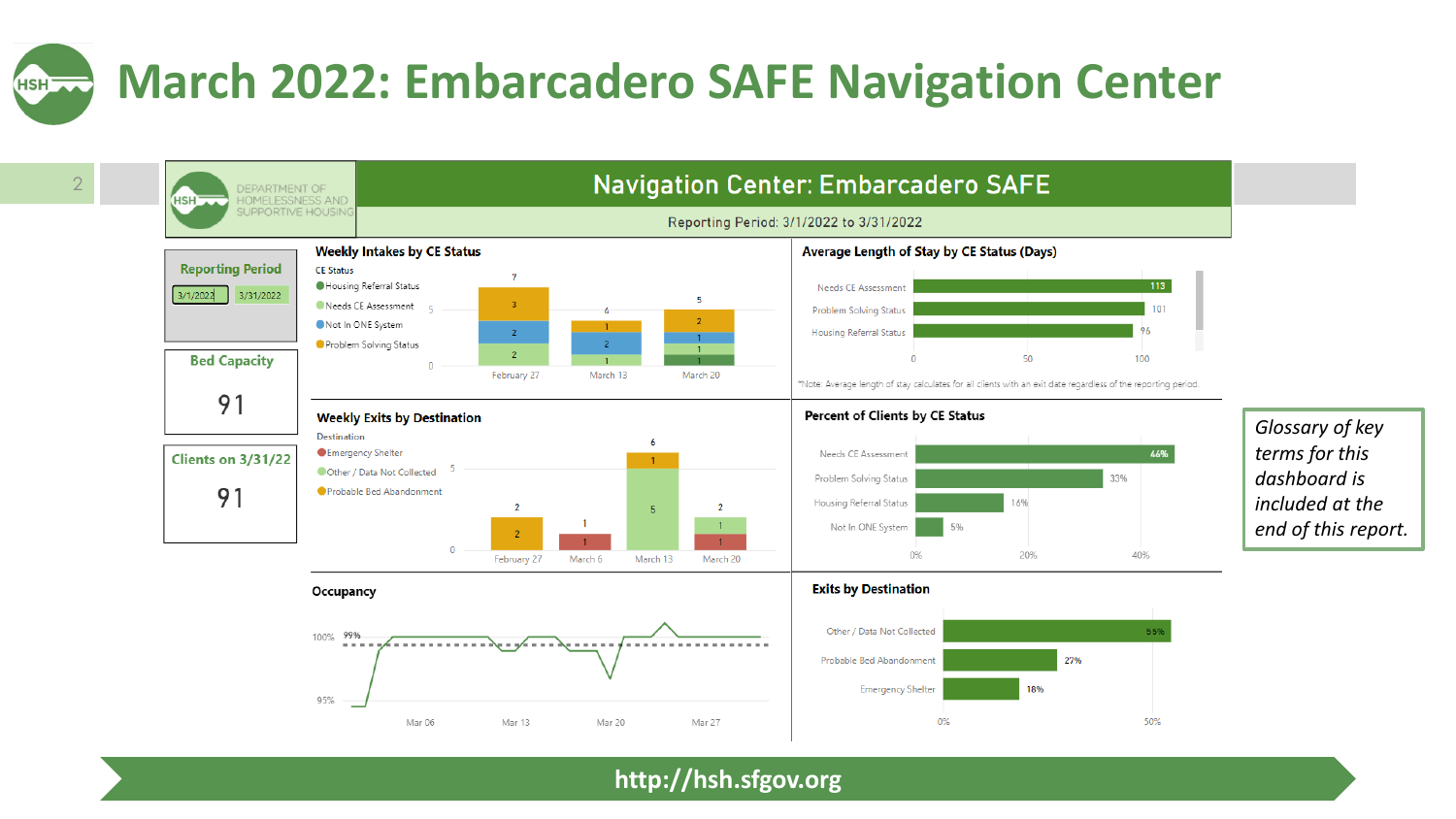

- Embarcadero SAFE Navigation Center continues to follow **public health guidance** regarding COVID prevention and mitigation.
- Continues to operate at a COVID-informed capacity of **91 beds**.

3

- Referrals to the Embarcadero SAFE Navigation Center continue to run through a **centralized referral process.**
- Five Keys continues to provide COVID-informed **community activities** for guests, hosts DPH **Behavioral Health** staff onsite 1 – 2 times a week and has a partnership with **Goodwill** for **workforce development**.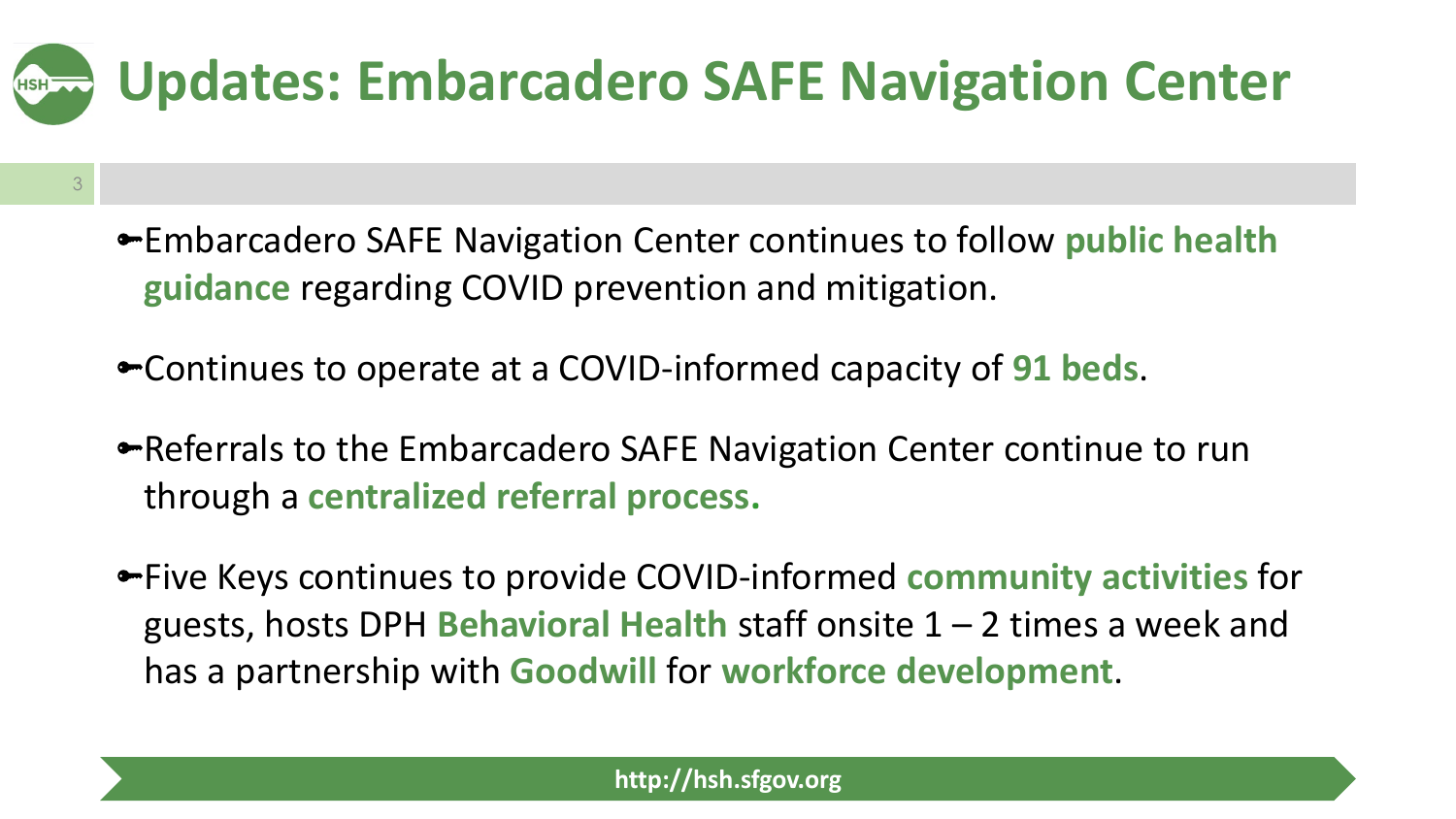## **Updates: Dedicated Cleaning Services HSH**

- 4
- Five Keys continues to provide **dedicated cleaning services** to the area surrounding the Embarcadero SAFE Navigation Center.
- Five Keys staff clean the area **3-5 times a day**.
- In **March 2022**, Five Keys received and responded to **3** text messages pertaining to cleaning in the designated area. *Map reflects Five Keys dedicated cleaning zone.*

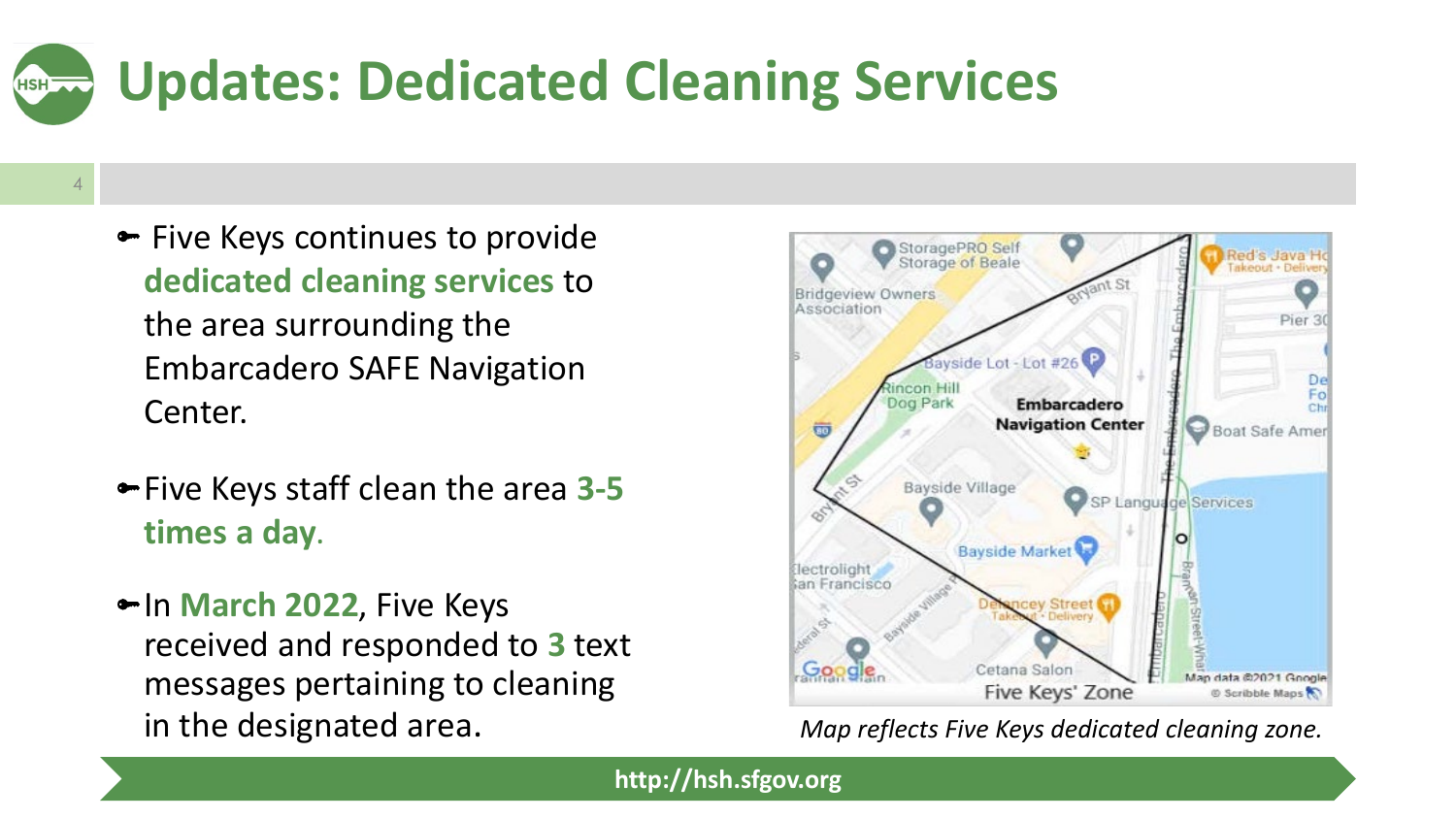## **Who to call to report neighborhood concerns** HSH<sup>-</sup>

- 5
- ► Text the **Five Keys** public text line at **415-265-9827** to report:
	- Concerns related to the Navigation Center (noise disturbance, etc.).
	- Garbage, debris or syringes within the designated cleaning area (for large items please call 311).
	- Unsheltered individuals around the program perimeter.\*

Call **311** to report:

- Garbage, debris and human or animal waste outside the designated cleaning area.
- Discarded syringes outside the designated cleaning area.

*\*Five Keys provides regular outreach and engagement to unhoused neighbors in addition to SFHOT and SFPD Beat Officers. Five Keys cannot directly refer unsheltered neighbors into the program.*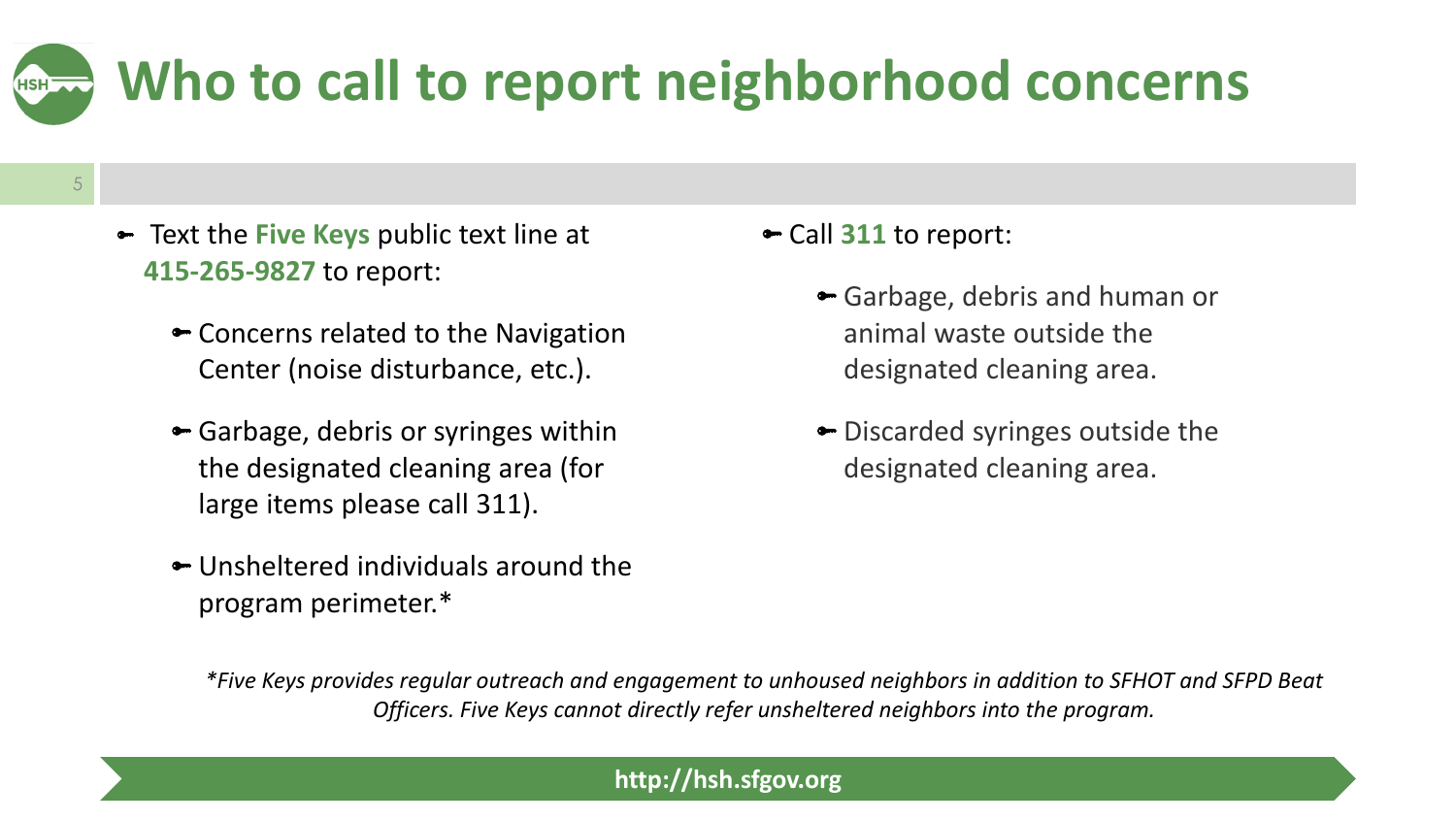## **Who to call to report neighborhood concerns** HSH<sup>-</sup>

- 6
- Call **Police Non-Emergency** at **415-553-0123** to report:
	- An encampment blocking the sidewalk where the sidewalk is fully obstructed or there is less than 6 feet of clearance from entrances to a home or business.
	- Non-emergency illegal activity.
- Call **911** to report:
	- Medical emergencies or behavioral health crises.
	- Fires.
	- Emergency illegal activity.

*Additional Guidance on How to Report Neighborhood Concerns is available on the HSH website at: <https://hsh.sfgov.org/services/public-guidance/expressing-concerns/>*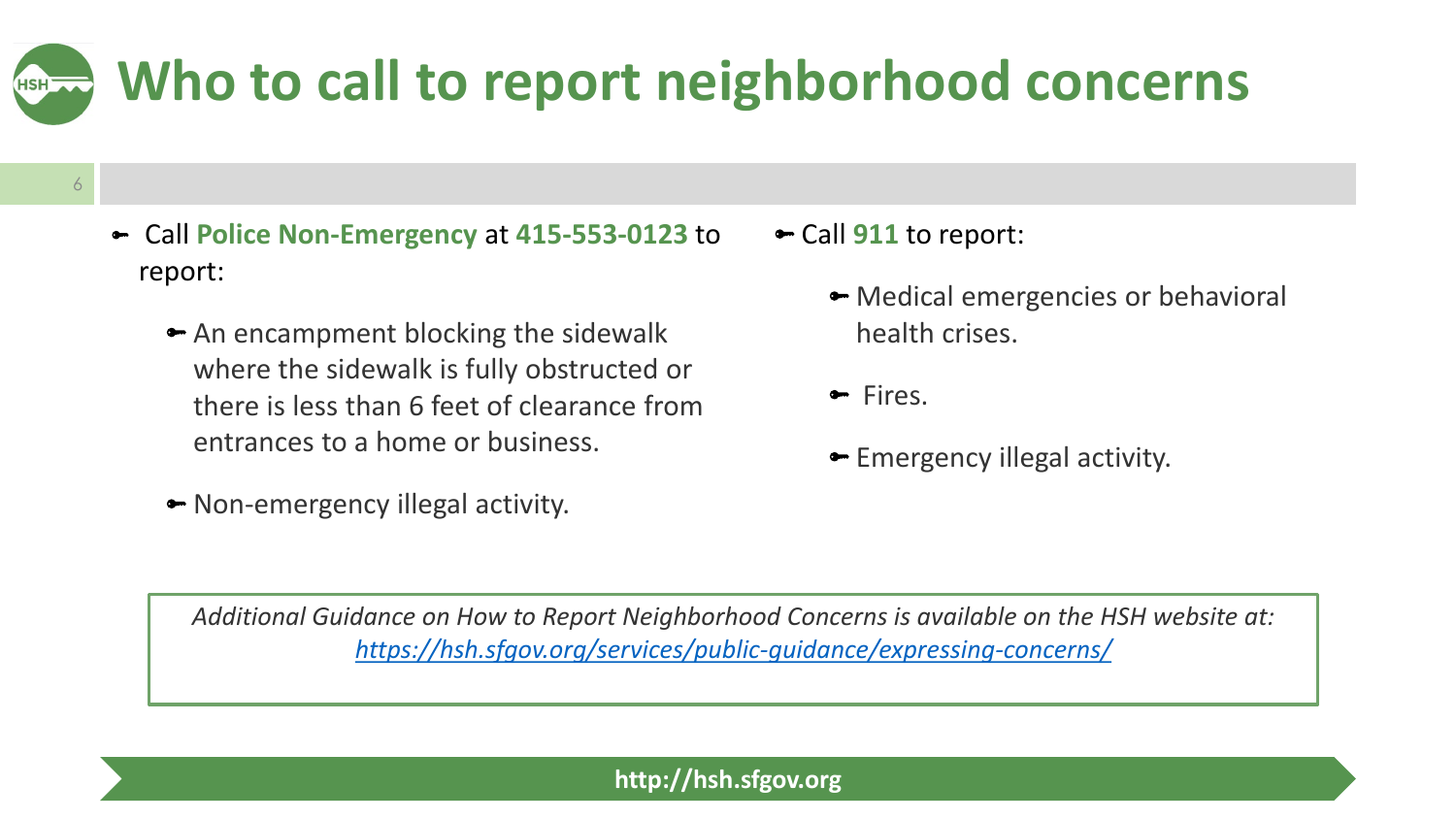## **Key Terms for Embarcadero SAFE Navigation Center Data Dashboard**

7

- **Coordinated Entry Status:** (CE Status) is determined on a case-by-case basis after an individual completes the Coordinated Entry Primary Assessment that determines if an individual is Housing Referral Status or Problem Solving Status.
- **Housing Referral Status:** Determined based on vulnerability, housing barriers and chronicity of homelessness. Individuals identified as Housing Status will be assigned a Housing Navigator who will match the household with available housing.
- **Problem Solving Status:** Those who are not Housing Referring Status will be offered Problem Solving conversations and may be offered support through Problem Solving resources including: one-time flexible grants to address issues related to housing and employment, reunification programs (Homeward Bound), mediation and move-in assistance.
- **Needs CE Assessment**: Reflects guests pending a Coordinated Entry Assessment. Onsite Case Managers work with guests to encourage engagement with Coordinated Entry Assessments.